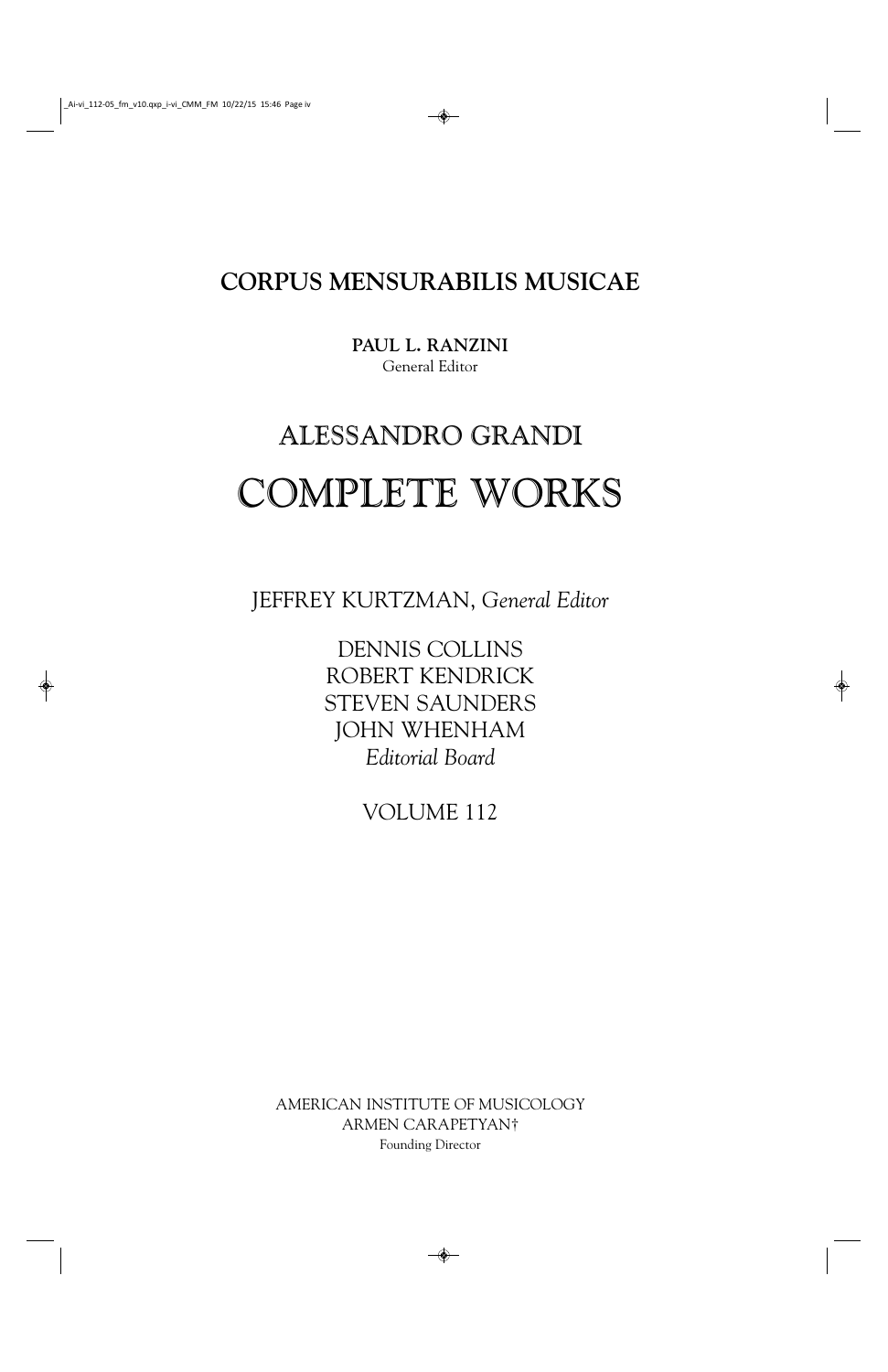## **CORPVS MENSVRABILIS MVSICAE**

### **112**

# ALESSANDRO GRANDI OPERA OMNIA

JEFFREY KURTZMAN, *Editor Generalis*

DENNIS COLLINS ROBERT KENDRICK STEVEN SAUNDERS JOHN WHENHAM *Concilium Editorum*

V. *Il quatro libro de motetti a due, tre, quattro, et sette voci, con il basso continuo per sonar nell'organo* (1616)

> Edidunt Dennis Collins *&* Robert Kendrick



AMERICAN INSTITUTE OF MUSICOLOGY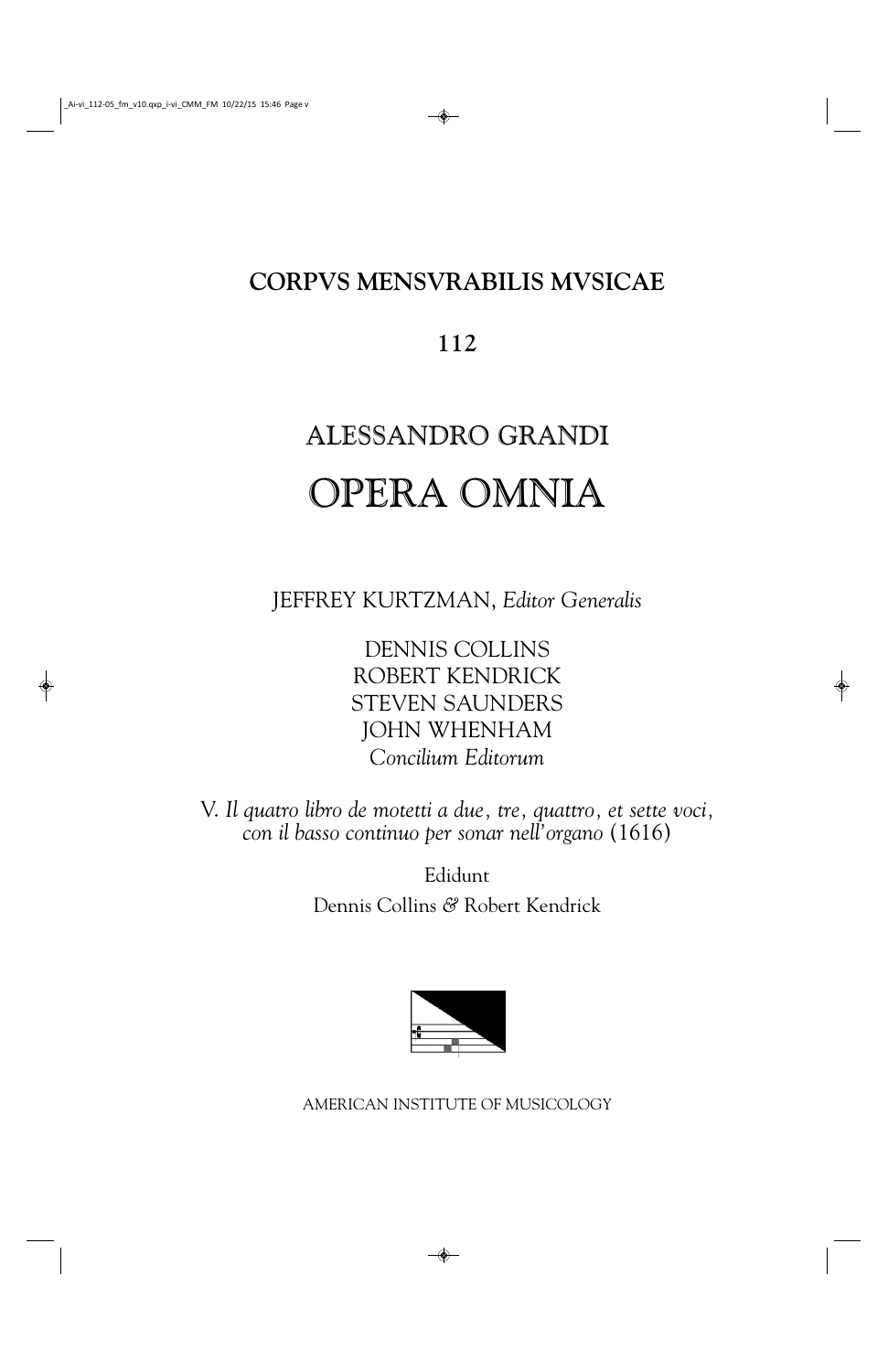#### AMERICAN INSTITUTE OF MUSICOLOGY

The American Institute of Musicology publishes seven series of critical editions, scholarly studies, and reference works, as well as a journal all dedicated to the study of music and culture in the Medieval, Renaissance, and early Baroque eras. The publications of the Institute are used by scholars and performers alike and constitute a major core collection of early music and theoretical writings on music.

Musica Disciplina (MD) Corpus Mensurabilis Musicae (CMM) Corpus of Early Keyboard Music (CEKM) Musicological Studies and Documents (MSD) Renaissance Manuscript Studies (RMS) Corpus Scriptorum de Musica (CSM) Miscellanea (MISC)

For information on establishing a standing order to any of our series, or for editorial guidelines on submitting proposals, please contact:

American Institute of Musicology, Verlag Corpusmusicae GmbH 800 736-0070 (U.S. book orders) 608 836-9000 (phone) 608 831-8200 (fax) http://www.corpusmusicae.com orders@corpusmusicae.com info@corpusmusicae.com

©2015 by American Institute of Musicology, Verlag Corpusmusicae GmbH. All rights reserved. No part of this book may be reproduced or transmitted in any form by any electronic or mechanical means (including photocopying, recording, or information storage and retrieval) without permission in writing from the publisher.

Volume updates, if any, are posted on the website http://www.corpusmusicae.com.

The purchase of this edition does not convey the right to perform any part of it in public, nor to make a recording of any part of it for any purpose. Such permission must be obtained in advance from the publisher.

The American Institute of Musicology is pleased to support scholars and performers in their use of its material for study or performance. Subscribers to CMM or CEKM, as well as patrons of subscribing institutions, are invited to apply for information about our "Copyright Sharing Policy."

ISBN-13 978-1-59551-513-1 ISBN-10 1-59551-513-5

Printed in the United States of America. @The paper used in this publication meets the minimum requirements of the American National Standard for Information Sciences – Permanence of Paper for Printed Library Materials, ANSI Z39.48-1992.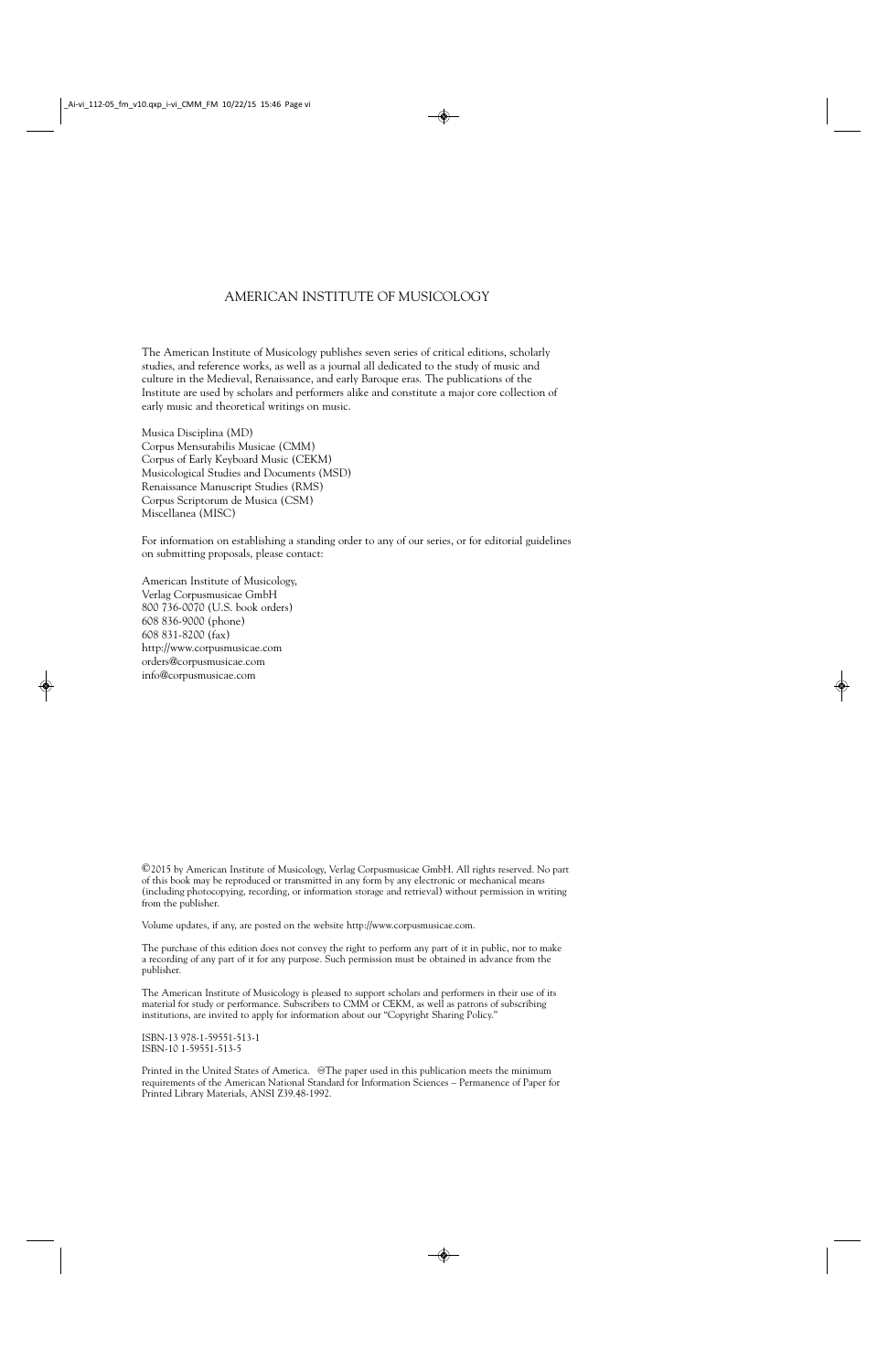### **CONTENTS**

Alessandro Grandi, Il quarto libro de motetti a due, tre, quattro, et sette voci (1616)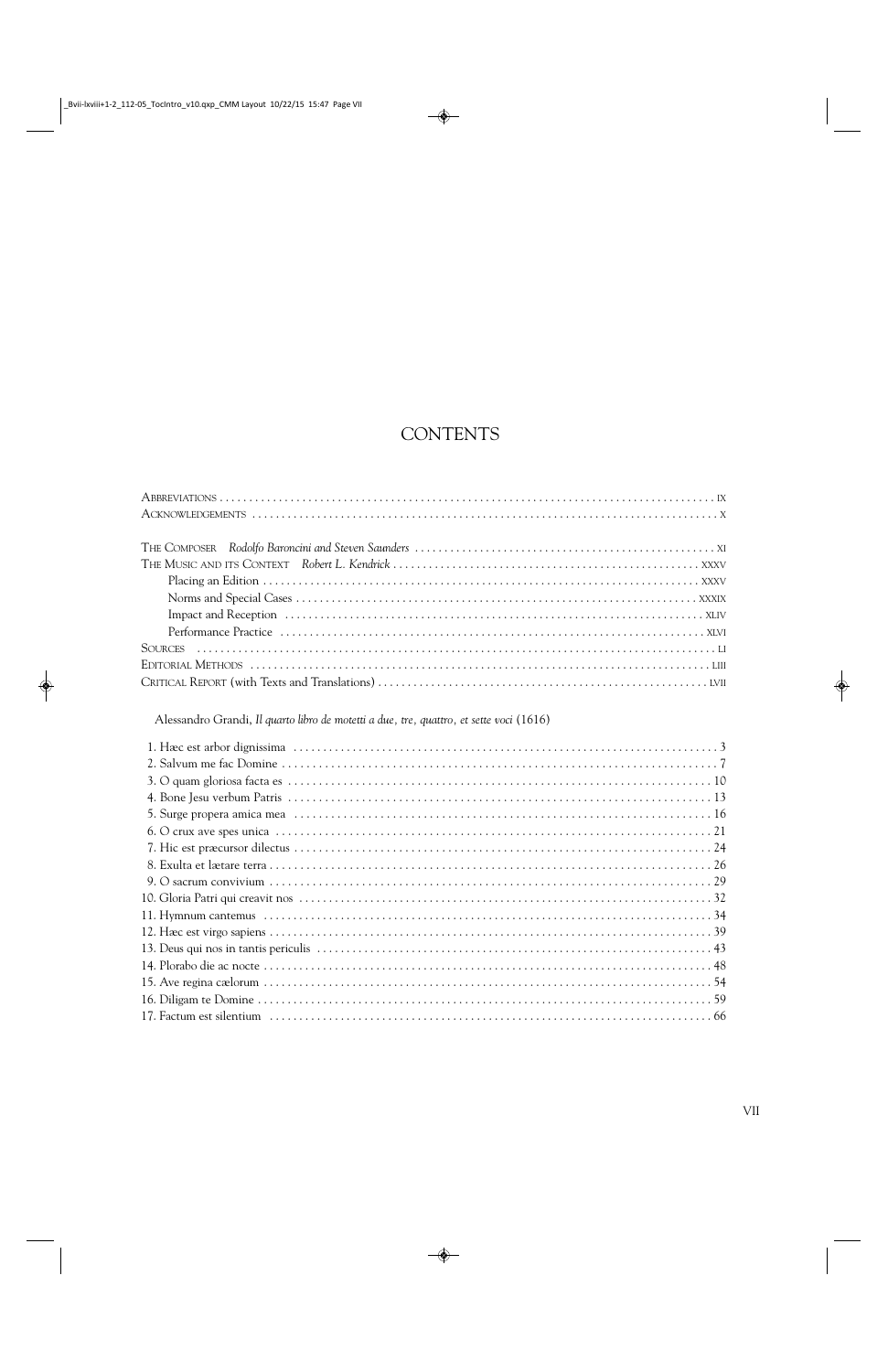#### 4. Bone Jesu verbum Patris



© 2015 American Institute of Musicology